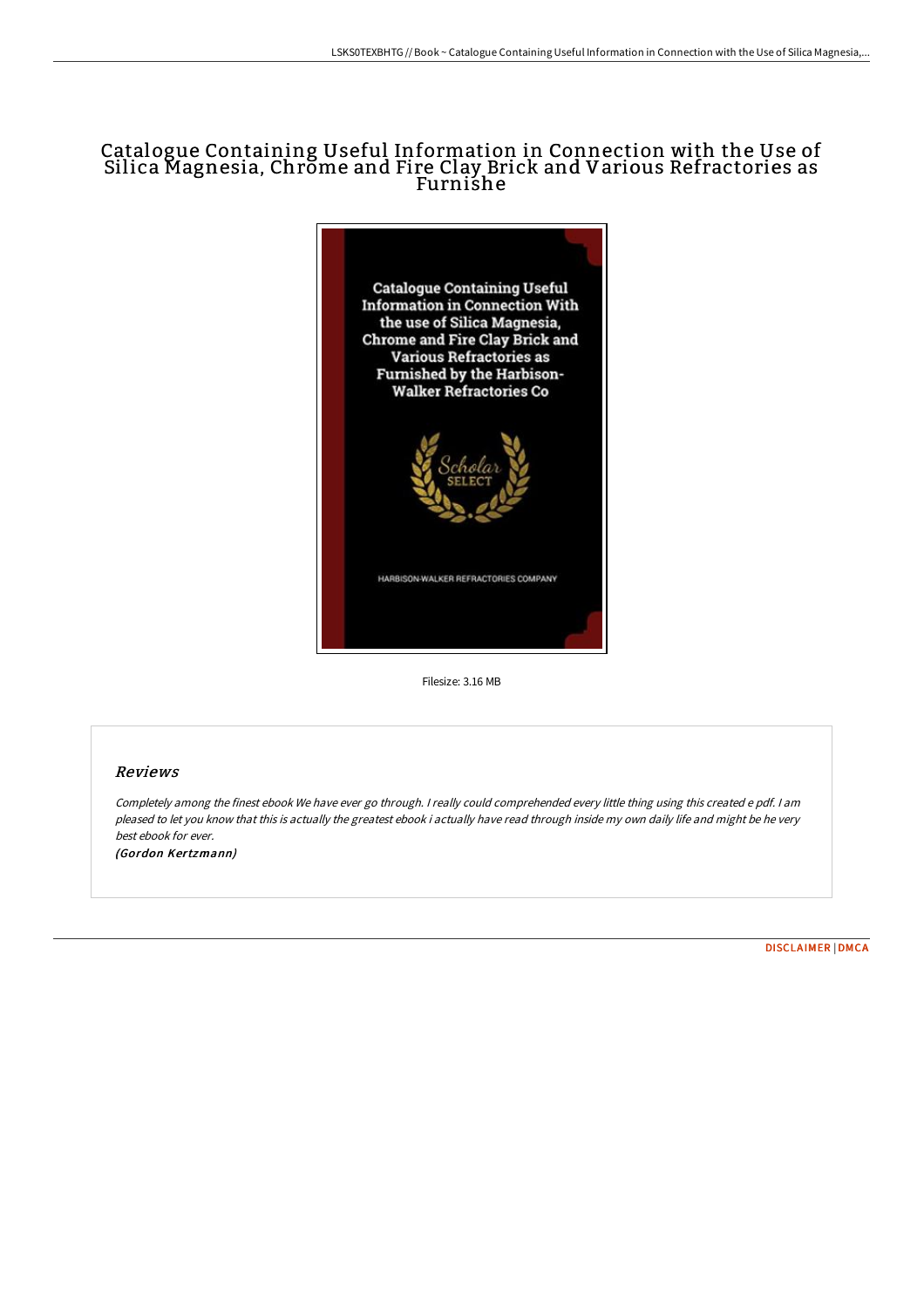## CATALOGUE CONTAINING USEFUL INFORMATION IN CONNECTION WITH THE USE OF SILICA MAGNESIA, CHROME AND FIRE CLAY BRICK AND VARIOUS REFRACTORIES AS FURNISHE



Andesite Press, 2017. PAP. Condition: New. New Book. Delivered from our UK warehouse in 4 to 14 business days. THIS BOOK IS PRINTED ON DEMAND. Established seller since 2000.

 $\qquad \qquad \blacksquare$ Read Catalogue Containing Useful Information in Connection with the Use of Silica Magnesia, Chrome and Fire Clay Brick and Various [Refractories](http://digilib.live/catalogue-containing-useful-information-in-conne-1.html) as Furnishe Online

Download PDF Catalogue Containing Useful [Information](http://digilib.live/catalogue-containing-useful-information-in-conne-1.html) in Connection with the Use of Silica Magnesia, Chrome and Fire Clay Brick and Various Refractories as Furnishe